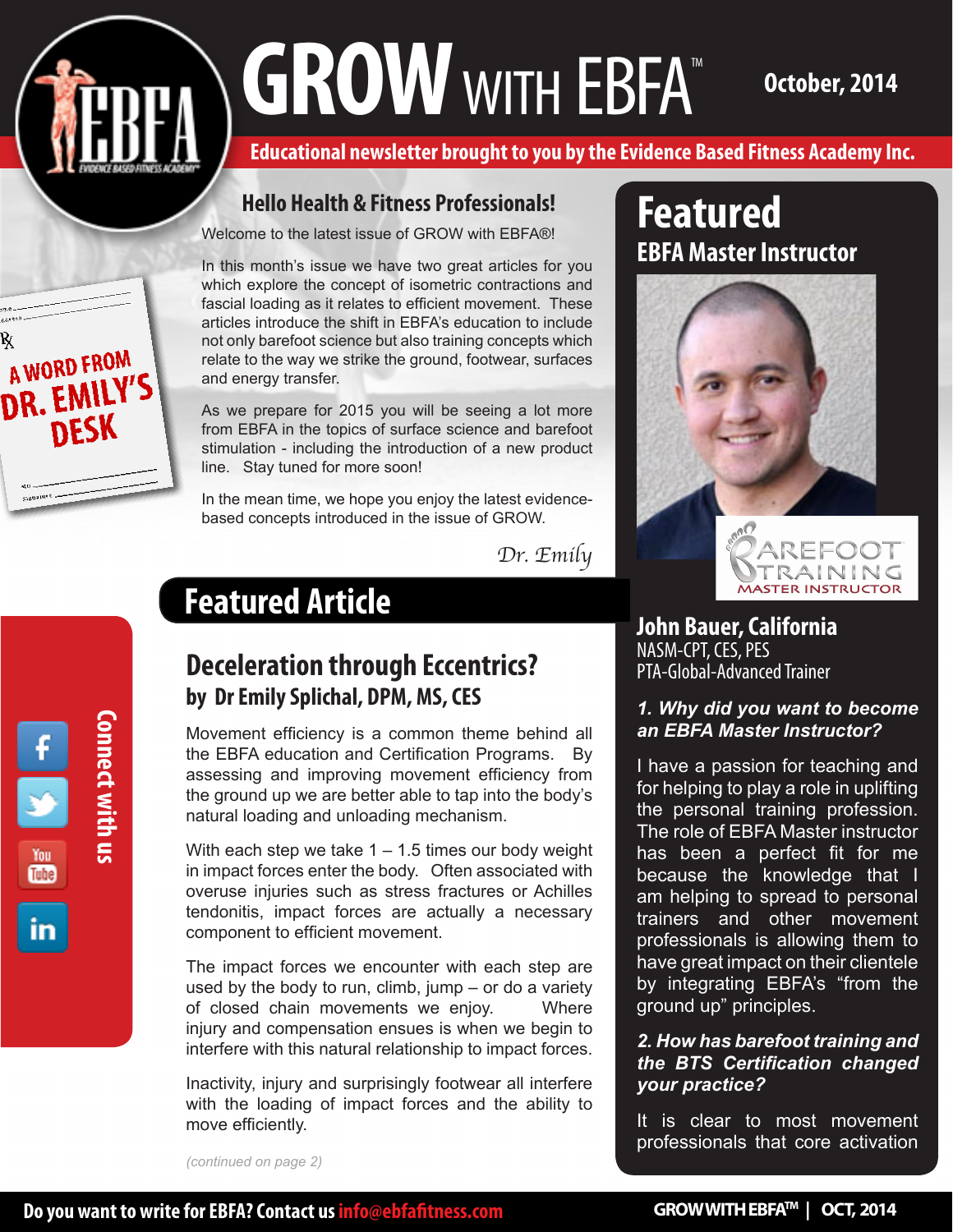#### *(continued from page 1)*

» Certification presents strong evidence-» core activates in the best and most timely from the feet. is an important component in any training program. Better core activation can help attain various goals ranging from increasing athletic performance to minimizing pain and injury. What is missing in most core training programs was the concept of "foot to core" sequencing. The BTS Certification forced me re-think the ways I train myself and my clients. This based materials that explain how the manner when it receives the proper input

» my clients? Barefoot is best if we want What does this mean for myself and efficient and timely core activation.

#### *3. What would you tell a professional who is considering attending an EBFA workshop?*

It is not often that a professional of fourteen years can attend a one day workshop that completely changes the way he assesses and designs programs for his clients for the better. That is what attending my first EBFA workshop did for me. This compelled me to sign up for my second workshop right away, and eventually become a Master Instructor.

value continuing education for movement professionals. I also value getting bang for my buck when it comes to my continuing education. What I learned from EBFA was worth every penny for myself and for my clients. I would not hesitate to tell anyone to sign up for a workshop as soon as possible.

#### **John Bauer is a Master Instructor in the California area**

**Want to take a Barefoot Training Specialist® workshop with him?** 

**Visit www.ebfafitness.com to learn more!** 

#### **Deceleration and Loading Impact Forces**

When we were first studying for our licensing or certification exam we learned that there were three types of muscle contractions – eccentric, isometric and concentric.

Often referred to as "negatives" or deceleration contractions, eccentrics are associated with hypertrophy training, plyometrics and tendinopathy rehab programming.

Although the above may be true for isolated movements such as a bicep curl or calf raise, current research challenges the way we decelerate or load impact forces during sinusoidal or rhythmic movements – such as walking.

#### **Emerging Role of Isometric Contractions**

I first came across the concept of isometric contractions and the loading of impact forces when I was researching for a presentation on Achilles tendon injuries.

Common among runners, Achilles tendonitis is one of the most frustrating overuse injuries. A 2002 study in the Journal of Physiology demonstrated that the gastrocnemius/soleus fibers actually contracted isometrically during the gait cycle – allowing the task of storing and releasing elastic energy to the Achilles tendon.

Another 2012 study by Schleip et al. further supported this concept by stating that it was the fascia and tendons, not the muscles, which actually turned impact forces into elastic energy. This supports the concept that fascial work, more so than stretching, is more appropriate for improving adequate transfer of forces.

#### **So why isometric contractions for the absorption of impact forces?**

Studies have shown that we perceive impact forces as vibrations.

I often tell my students to compare impact forces to the vibrations on a gong or two cymbals. To make the cymbals stop vibrating you put your hands against it.

Similarly, the vibrations associated with impact forces need to be damped as they enter the body. The muscles in our feet and lower leg play an important role in deceleration by contracting isometrically to damp the vibrations.

#### **Training Fascia for Efficiency**

So are eccentrics completing out of the picture and a waste of time?

#### Absolutely not!

Eccentrics are one of the best exercises for improving tissue elasticity and range of motion, however specific work should also be done to fascial tissue.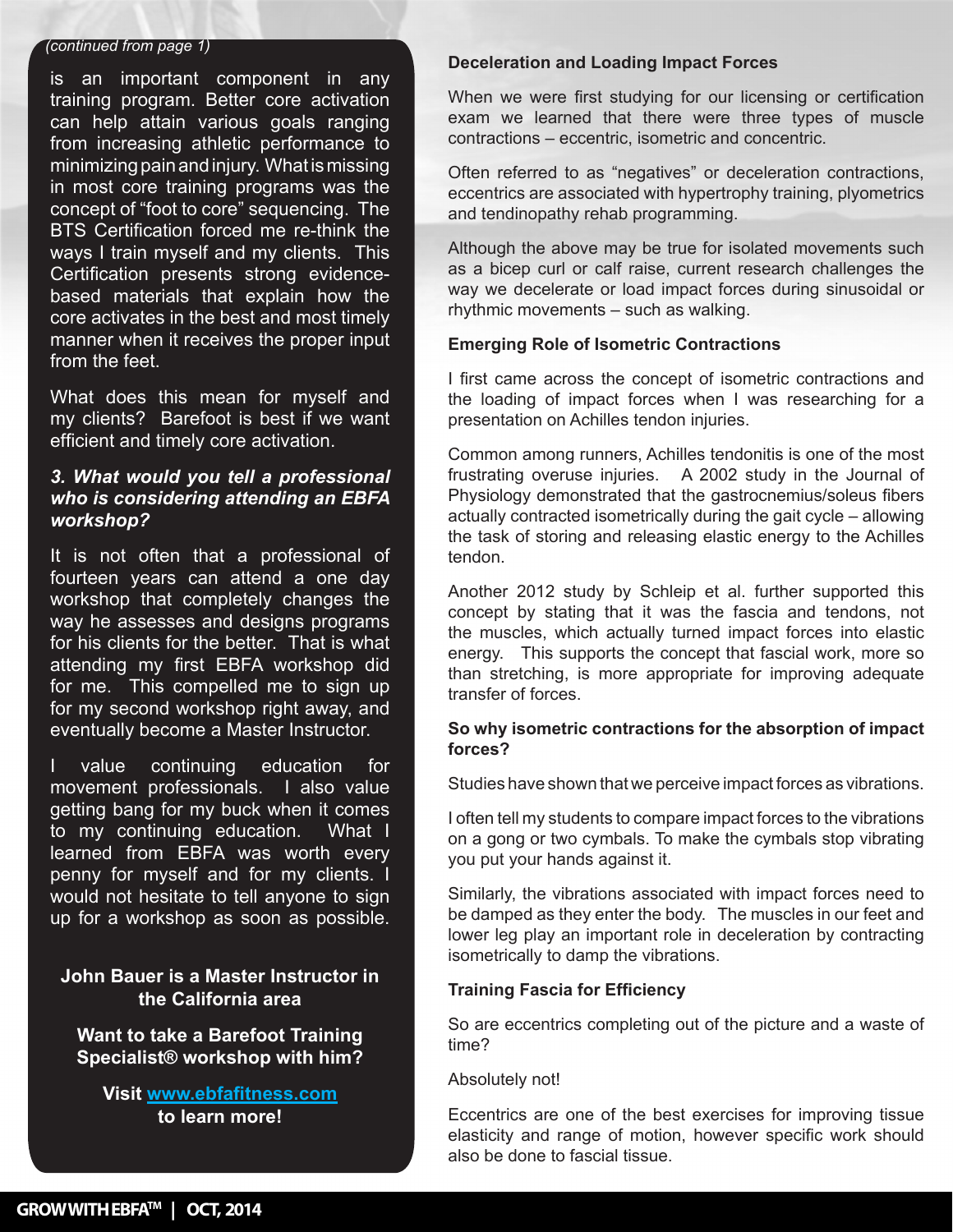According to Schleip et al. the best way to train fascia for energy transfer is through oscillatory, rhythmic movements such as those associated with Tai Chi, Gyrotonics or dance.

Finding a soft elastic bounce at the end range of motion and activating the muscle in a lengthened position further bring elasticity and hydration to our fascial network. In lieu of this concept I now have many of my patients do Gyrotonics instead of yoga to specifically increase fascial elasticity and decrease their risk of overuse injury.

**To learn about movement efficiency from the ground up please visit www.ebfafitness.com**

### **Five Tips to Protect Your Peripheral Nerves**

**by Dr Emily Splichal, DPM, MS, CES**

As a Podiatrist, I frequently treat patients complaining of numbness in their feet and legs. From the top of the foot to the lateral aspect of the heel, we typically associate loss of protective sensation with our diabetic clients – however this is not always the case.

We all, regardless of age need to consider our peripheral nerve health!

Through years of treating various nerve entrapments and idiopathic peripheral neuropathies, I have become quite passionate about educating patients and professionals on the importance of protecting our peripheral nerve health as we age.

#### **The Nervous System**

Comprised of both the Central Nervous System (CNS) (brain & spinal cord) and Peripheral Nervous System (PNS) (nerves & axons), our nervous system is responsible for coordinating voluntary and involuntary actions.

Our PNS is a complex network of spinal nerves and plexuses branching from the spinal cord and includes the cervical spinal nerves, brachial plexus and lumbosacral plexus. In all of our peripheral nerves there is an afferent (signal to CNS) and efferent (signal to PNS) pathway which controls our movements and actions.

What's unique about the PNS, as it relates to the foot, is this is where the smallest nerve branches exist. Nerve branches that will have either a sensory (skin) or motor (muscle) function.

Those small nerves that have a sensory function to the skin are referred to as cutaneous nerves or in the bottom of the foot they are our plantar cutaneous receptors. These small plantar cutaneous nerves are responsible for processing information that allows us

to maintain quiet stance, manipulate uneven terrain and absorb impact forces.

*Foot Fact: Did you know that we have both small nerves and large nerves in our foot? Small nerves can be found in our plantar skin and provide a faster response when compared to large nerves.*

#### **Aging and Nerve Health**

You have probably read at least a dozen articles advocating the benefits of protecting cognitive function as we age. From exercise to crossword puzzles, there are many ways to keep your brain sharp as you age.

But how much do you think about your peripheral nerve health?

Our ability to maintain an active lifestyle and participate in the activities we enjoy is just as dependent on a strong, healthy peripheral nervous system as it is to cognitive function.

*Foot Fact: Did you know that 80% of our plantar mechanoceptors are sensitive to vibration? The sensitivity of these mechanoceptors peaks at age 40 and by age 70 requires twice the stimuli to create the same response.*

#### **Tips to Protecting Peripheral Nerves**

#### **Tip #1 – Keep blood sugar under control**

Although we typically associated elevated blood sugar levels with diabetes, we can all experience fluctuations in our blood sugar levels (think Ben & Jerry's ice cream).

Elevated glucose in our blood stream is converted to AGEs (advanced glycation end products). The myelin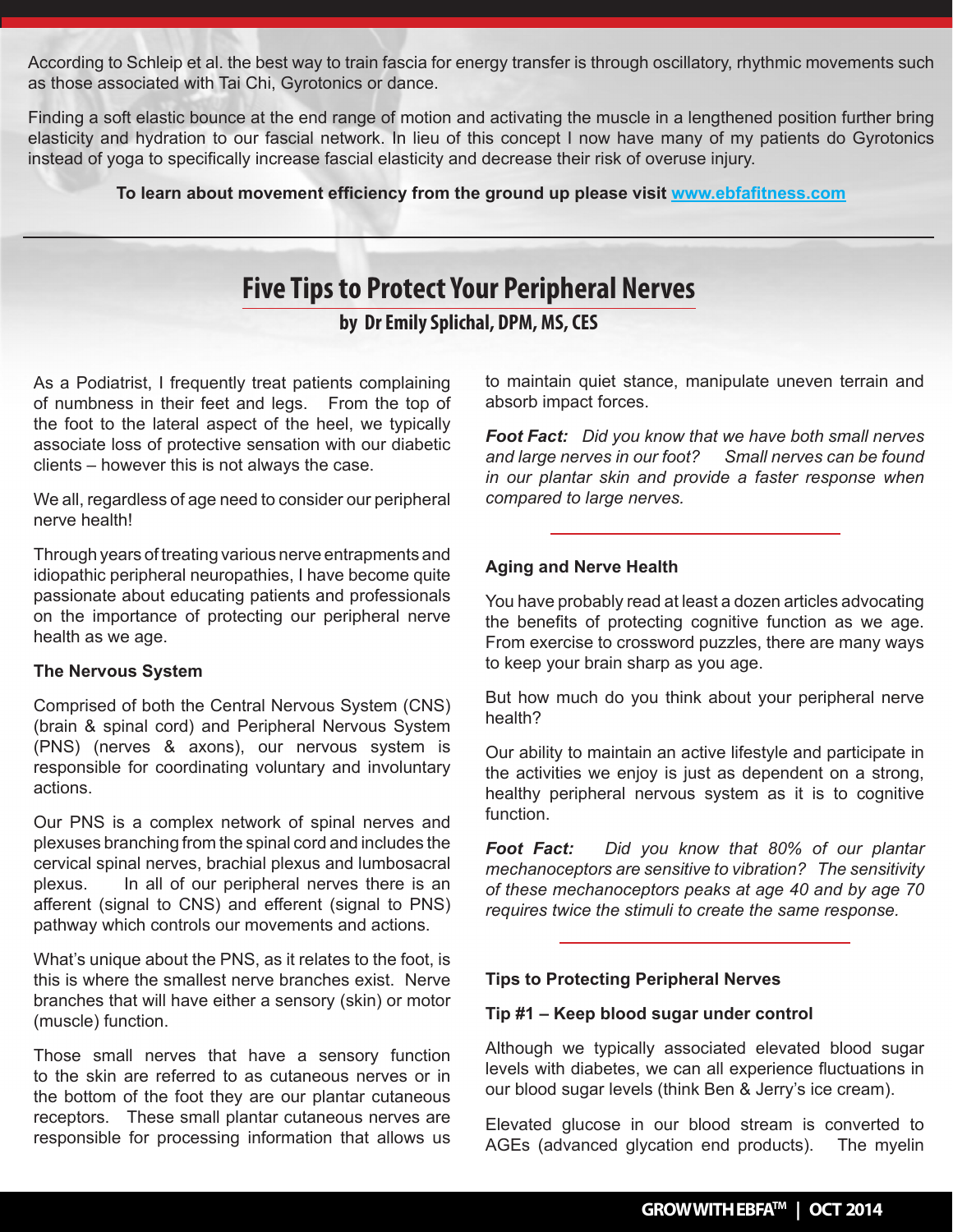that surrounds our peripheral nerves is sensitive to these AGEs – which cause demyelination and disrupts signal transport.

The formation of AGEs stimulates an increase in oxidative stress, free radical formation and an up-regulation in our pro-inflammatory markers. Or essentially elevated blood sugar levels (even in a non-diabetic) causes aging and degeneration of peripheral nerves (with the foot nerves going first!).

#### **Tip #2 – Consider Nerve Protective Vitamins**

When I was in Graduate School a big part of my focus was on vitamin supplementation and diabetic peripheral neuropathy. Having spent so much time researching this topic I became a firm believer in the benefits of the appropriate vitamins in protecting nerve health as we age.

Everyone can benefit from nerve protective supplements – especially if we consider that elevated blood sugar levels (even in a non-diabetic) can start to damage our peripheral nerve function.

#### **Vitamin #1 – L-Methyl Folate**

This is not your mother's folic acid!

L-methyl folate is the activated form of folate (folic acid) which has been shown to increase nerve growth factor. When taken over a period of 6 months studies have shown an increase in epidermal nerve fiber density (or in other words more peripheral nerves!).

Dosage: 1000 ug X 3 times day

#### **Vitamin #2 – Acetyl-L-Carnitine**

ALC is another powerful nerve protective supplement.

ALC has been shown to decrease painful nerve symptoms, as well as increase vibratory sensation. Remember that we maintain balance and absorb impact forces based on our ability to detect vibration so this is extremely beneficial as age!

Dosage: 500mg x 2 times day

#### **Vitamin #3 – R-Lipoic Acid**

This is probably my favorite supplement! (Yes I do get that excited over a vitamin)

Touted as one of the most powerful anti-oxidants, ALA has been shown to improve micro-circulation to peripheral nerves while decreasing oxidative stress. A key point about ALA is that it must be taken in the R-LA form. "R" form is one that is biologically active (vs. "S" form).

#### **Tip #3 – Cardiovascular Exercise**

Cardiovascular exercise has many benefits, one of which is related to peripheral circulation. The vascular system, just like the nervous system, is very intelligent meaning that if there is a loss in circulation to one area of a muscle the vascular system will create what's called collateral circulation (or in other words form new blood vessels). This is why cardiovascular exercise is beneficial for those with peripheral arterial disease.

So just like the collateral circulation formed in muscles, our vascular system can create new micro-vascular pathways to our nerves. The more blood and oxygen to our nerves the healthier they are!

#### **Tip #4 – Myofascial Release**

When I have a patient with idiopathic nerve symptoms I often include myofascial work into their recovery program. Our complex network of superficial and deep fascial is intertwined with just as complex of a network of arteries, veins and peripheral nerves.

As our peripheral nerves course from the spine down to the foot it is only inevitable that they may get "stuck" or "sticky" at some point. From muscle adhesions to a loss in fascial flexibility, our inflexibility can often impede nerve conduction.

Just like when you sleep on your arm and wake up with it tingling, to a smaller degree this is what's happening to our peripheral nerves when they get caught in fascial tissue.

I often recommend to my patients to release their plantar foot, up the back of the calf to the hamstrings and into the glutes and piriformis. For those with nerve symptoms this should be done daily.

#### **Tip # 5 – Go Barefoot!**

This one pretty much goes without saying! If our small nerves are on the bottom of the foot we want to keep them sensitive and awake through frequent barefoot stimulation.

Our nervous system is very plastic – which means that it can be shaped, challenged and molded based on the stimuli it encounters. Conversely, if you do not stimulate your peripheral nervous system it will begin to weaken, fade and atrophy.

Whether your barefoot routine includes vibration training, standing on different textures or simply walking around your home – daily barefoot stimulation is enough to keep these small nerves on point!

Want to kick it up a notch? Workout barefoot!

Dosage: 600mg x 1 time day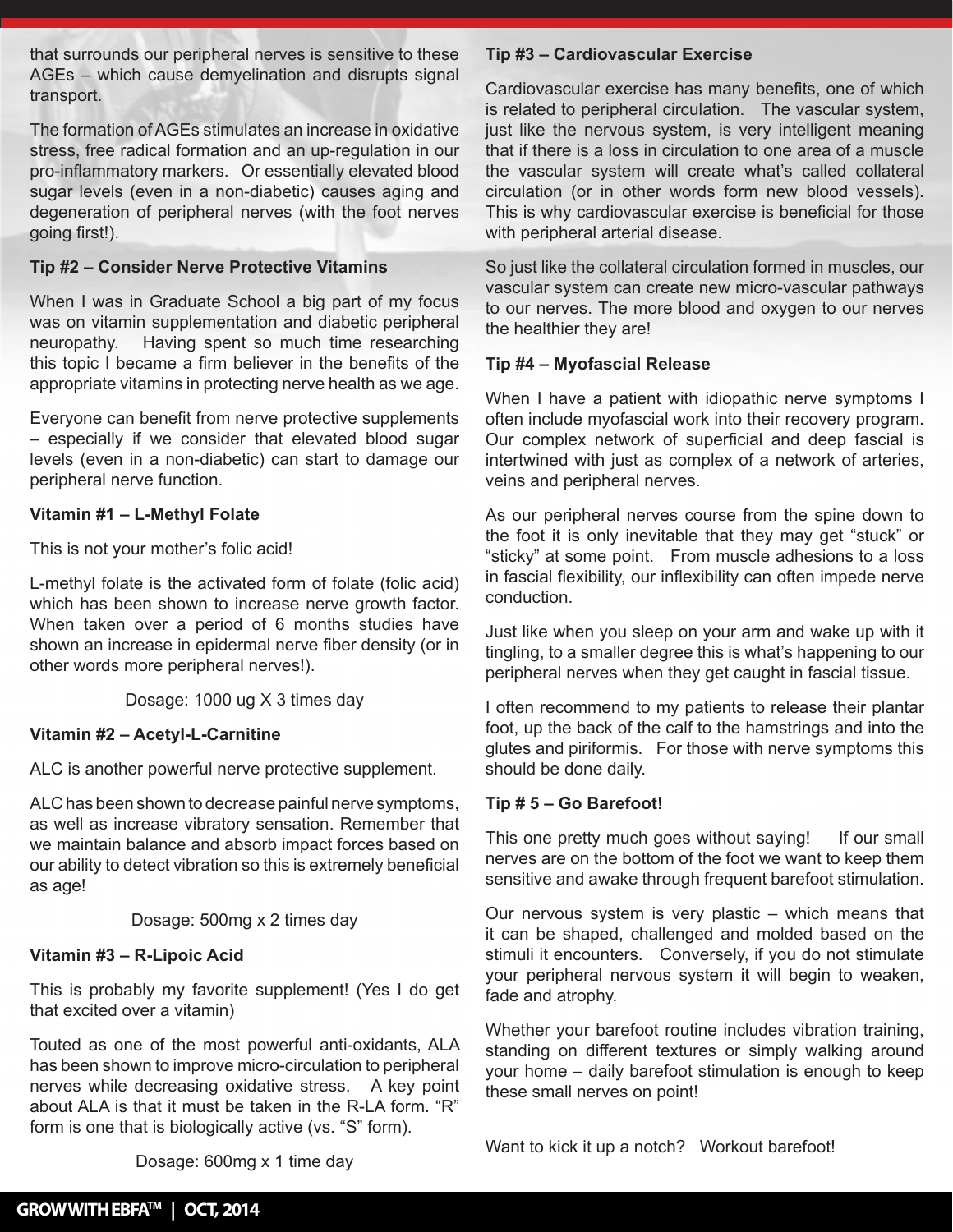## **Upcoming Workshops**

## **US & Canada**

**Sat. October 25, 10am - 5pm Barefoot Training Specialist® -** 

**Manhasset, NY** The Fitness Loft 1447 Northern Blvd. Manhasset, NY 11030

#### **Sat. October 25, 10am - 5pm Barefoot Training Specialist® -**

**Toronto, Canada** AK Fitness 44 Prince Andrew Place Toronto, Ontario M3C 2H4

**Sat. October 25, 9am - 4pm and Sun. October 26, 9am - 4pm Movement from the Ground Up -** 

**Naperville, IL** mklab Pilates 20 W. Jefferson Naperville, IL 60564

#### **Sat. November 1, 10am - 5pm Barefoot Training Specialist® -**

#### **Barrie, Canada**

Lifesource Wellness 102 Commerce Park Drive Barrie, Ontario L4N 8W8

#### **Fri. November 7, 10am - 5pm to Sun. November 9, 10am - 5pm**

#### **EBFA Master Instructor Training -**

#### **San Mateo, CA**

San Mateo Athletic Club 1700 W. Hillsdale Blvd San Mateo, CA 94402

#### **Sat. November 15, 9am - 4pm and Sun. November 16, 9am - 4pm**

#### **Movement from the Ground Up -**

#### **Reston, Va**

Physiotherapy Associates 12005 Sunrise Valley Dr. Suite T40 (bottom floor) Reston, VA 20191

#### **Sat. December 6, 10am - 5pm Barefoot Training Specialist® - Manitou Springs, CO** Manitou Bindu

513 Manitou Ave Manitou Springs, CO 80829

**Sun. December 7, 10am - 5pm Barefoot Training Specialist® -** 

**Denver, CO** Location TBA

**Sat. February 7, 2015, 9am - 4pm and Sun. February 8, 2015, 9am - 4pm Movement from the Ground Up -** 

#### **Palm Springs, Florida**

Excellent Bodywork 649 US Highway One, Suite 17 North Palm Beach, FL 33408

## **International**

**Sat. October 25 , 9am - 5pm and Sun. October 26, 9am - 5pm Barefoot Training Specialist® -** 

#### **Manila, Philippines**

The Podium 4th Level, Unit 413A Manila, Philippines

#### **Sat. November 8, 9am - 5pm Barefoot Training Specialist® -**

**Tokyo, Japan** Tokyo, Japan

#### **Mon. November 24, 9am - 5pm**

#### **Foot Strike & Functional Movement -**

#### **Bangkok, Thailand**

Fitness Innovations (Thailand) Limited 884, 886 Ploenchit Road, Lumpini, Pathumwan Bangkok 10330, Thailand

**Sat. November 29 , 9am - 5pm and Sun. November 30, 9am - 5pm Barefoot Training Specialist® -** 

**Lisbon, Portugal** Location TBA

#### **Sat. December 6, 9am - 5pm Barefoot Training Specialist® - London, England** Location TBA

#### **Sat. December 6, 9am - 5pm Barefoot Training Specialist® -**

#### **Petaling Jaya, Malaysia** FIT Malaysia

No. 2-8, 2nd Floor,D19 Business Centre, Jalan PJU 8/3 Bandar Damansara Perdana, 47820 Petaling Jaya, Selangor, Malaysia.

**Sun. December 14, 9:30am - 4:30pm Barefoot Training Specialist® - Osaka, Japan** Osaka, Japan

**Fri. January 9 , 10am - 5pm and Sat. January 10, 10am - 5pm Movement from the Ground Up -** 

#### **Dubai, U.A.E.**

The Warehouse Gym Umm Suqeim RD, Al Quoz Ind 3 Dubai, U.A.E.

#### **Sun. January 11, 10am - 5pm BarefootRx® Rehab Specialist -**

#### **Dubai, U.A.E.**

The Warehouse Gym Umm Suqeim RD, Al Quoz Ind 3 Dubai, U.A.E.